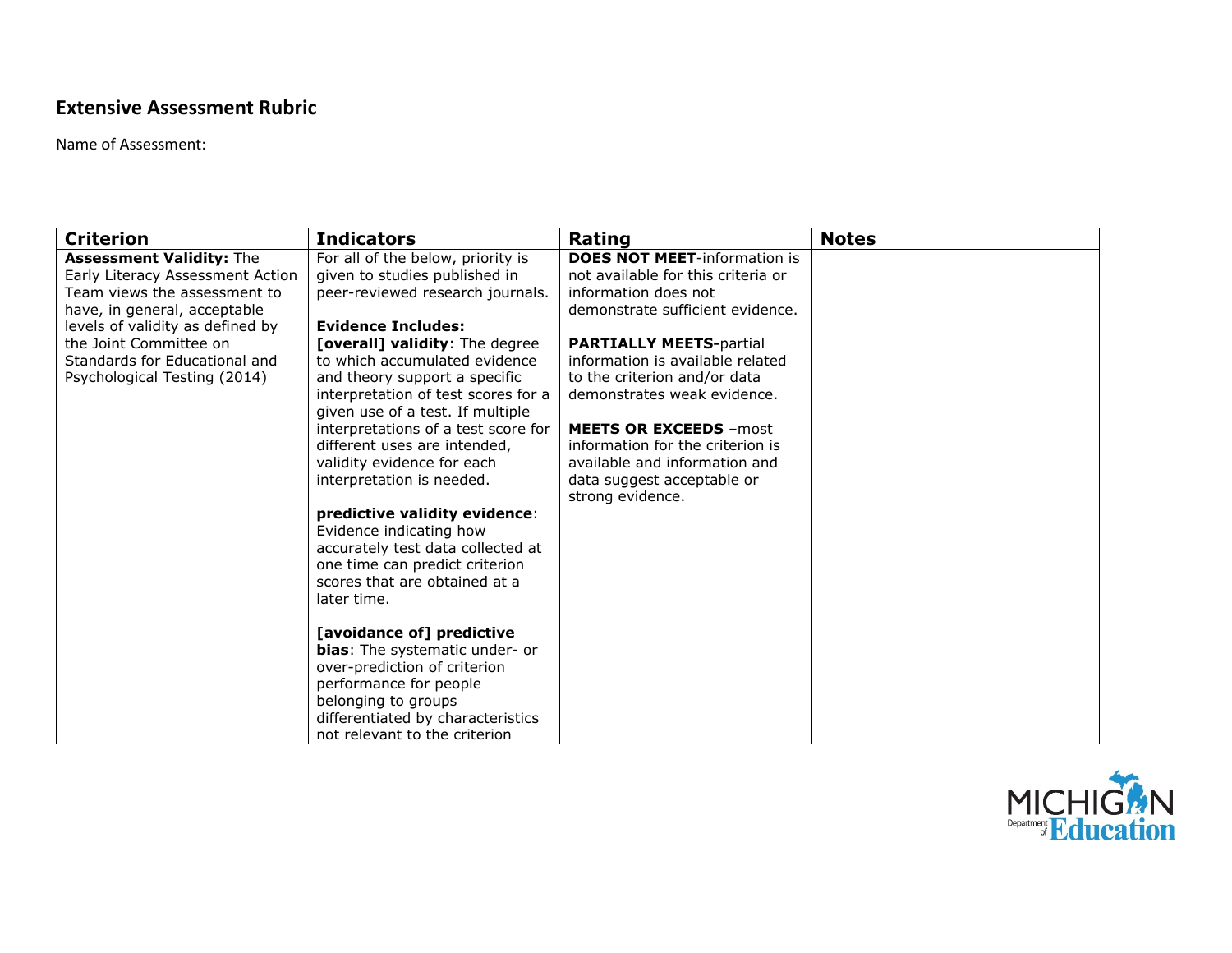| performance.                                 |  |
|----------------------------------------------|--|
| consequences: The outcomes,                  |  |
| intended and unintended, of                  |  |
| using tests in particular ways in            |  |
| certain contexts and                         |  |
| with certain populations.                    |  |
|                                              |  |
| content-related validity                     |  |
| evidence: Evidence based on                  |  |
| test content that supports the               |  |
| intended interpretation                      |  |
| of test scores for a given                   |  |
| purpose. Such evidence may                   |  |
| address issues such as the                   |  |
| fidelity of test content to                  |  |
| performance<br>in the domain in question and |  |
| the degree to which test content             |  |
| representatively samples a                   |  |
| domain, such as a course                     |  |
| curriculum or job.                           |  |
|                                              |  |
| construct equivalence: 1. The                |  |
| extent to which a construct                  |  |
| measured by one test is                      |  |
| essentially the same as the                  |  |
| construct measured by another                |  |
| test. 2. The                                 |  |
| degree to which a construct                  |  |
| measured by a test in one                    |  |
| cultural or linguistic group is              |  |
| comparable to the construct                  |  |
| measured by the same test in a               |  |
| different cultural or linguistic             |  |
| group.                                       |  |
| [avoidance of] construct                     |  |
| underrepresentation: The                     |  |
| extent to which a test fails to              |  |
|                                              |  |

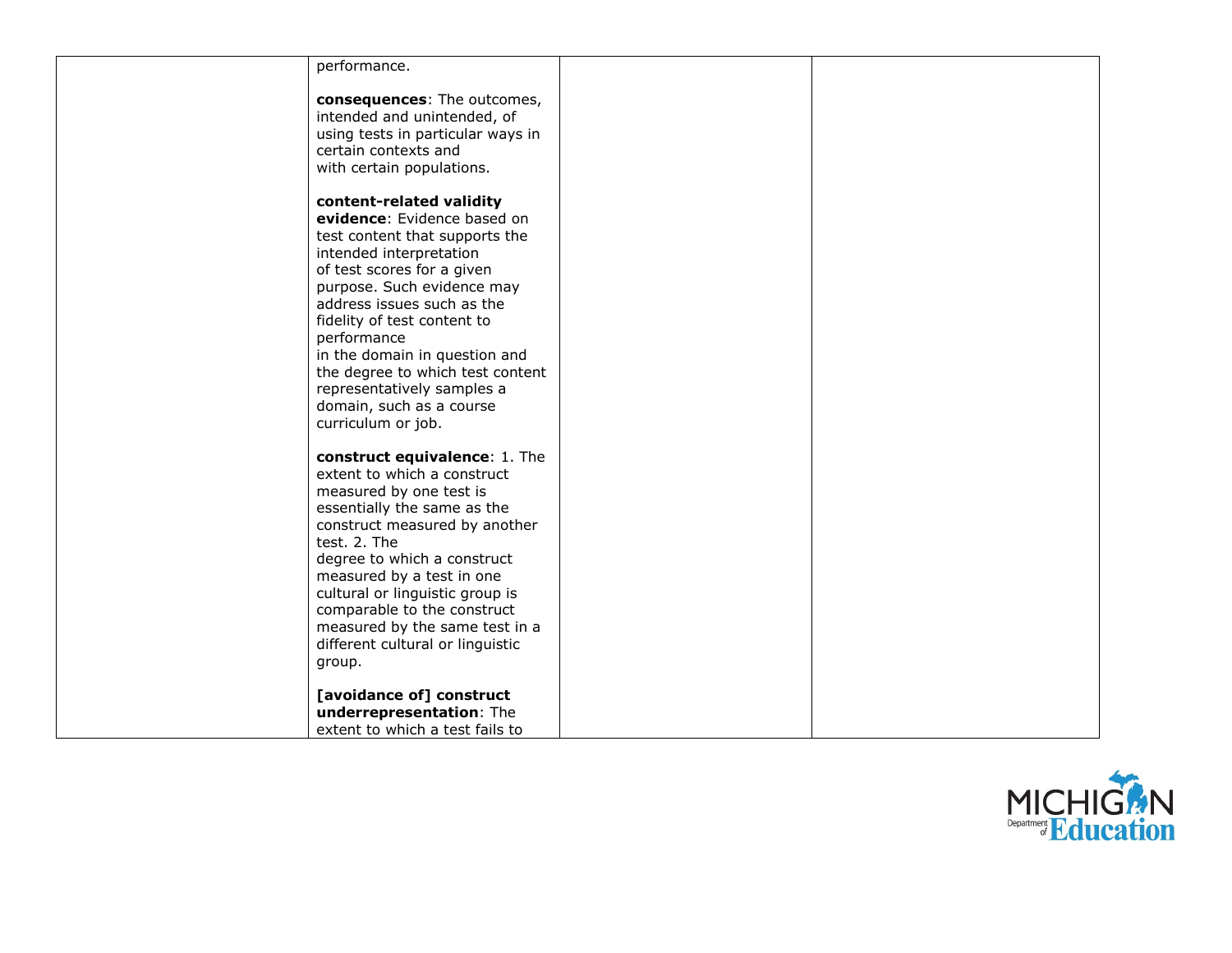|                                                                                                                                                                              | capture important aspects of the<br>construct domain that the test is<br>intended to measure, resulting in<br>test scores that do not fully<br>represent that construct.<br>classification accuracy:<br>Degree to which the assignment<br>of test takers to specific<br>categories is accurate; the<br>degree to which false positive<br>and false negative classifications<br>are avoided. |                                                                                                                                       |  |
|------------------------------------------------------------------------------------------------------------------------------------------------------------------------------|---------------------------------------------------------------------------------------------------------------------------------------------------------------------------------------------------------------------------------------------------------------------------------------------------------------------------------------------------------------------------------------------|---------------------------------------------------------------------------------------------------------------------------------------|--|
|                                                                                                                                                                              | convergent evidence:<br>Evidence based on the<br>relationship between test scores<br>and other measures of the same<br>or<br>related construct.                                                                                                                                                                                                                                             |                                                                                                                                       |  |
|                                                                                                                                                                              | fairness: The validity of test<br>score interpretations for<br>intended use(s) for individuals<br>from all relevant subgroups.<br>A test that is fair minimizes the<br>construct-irrelevant variance<br>associated with individual<br>characteristics and<br>testing contexts that otherwise<br>would compromise the validity of<br>scores for some individuals.                            |                                                                                                                                       |  |
| <b>Assessment Reliability: The</b><br>Early Literacy Action Team views<br>the assessment to have, in<br>general, acceptable levels of<br>reliability as defined by the Joint | <b>Evidence includes:</b><br><b>Evidence Includes:</b><br>Studies that demonstrate<br>reliability across the entire<br>population for whom the                                                                                                                                                                                                                                              | <b>DOES NOT MEET-information is</b><br>not available for this criteria or<br>information does not<br>demonstrate sufficient evidence. |  |
| Committee on Standards for<br>Educational and Psychological                                                                                                                  | assessment is designed (e.g.,                                                                                                                                                                                                                                                                                                                                                               | <b>PARTIALLY MEETS-partial</b><br>information is available related                                                                    |  |

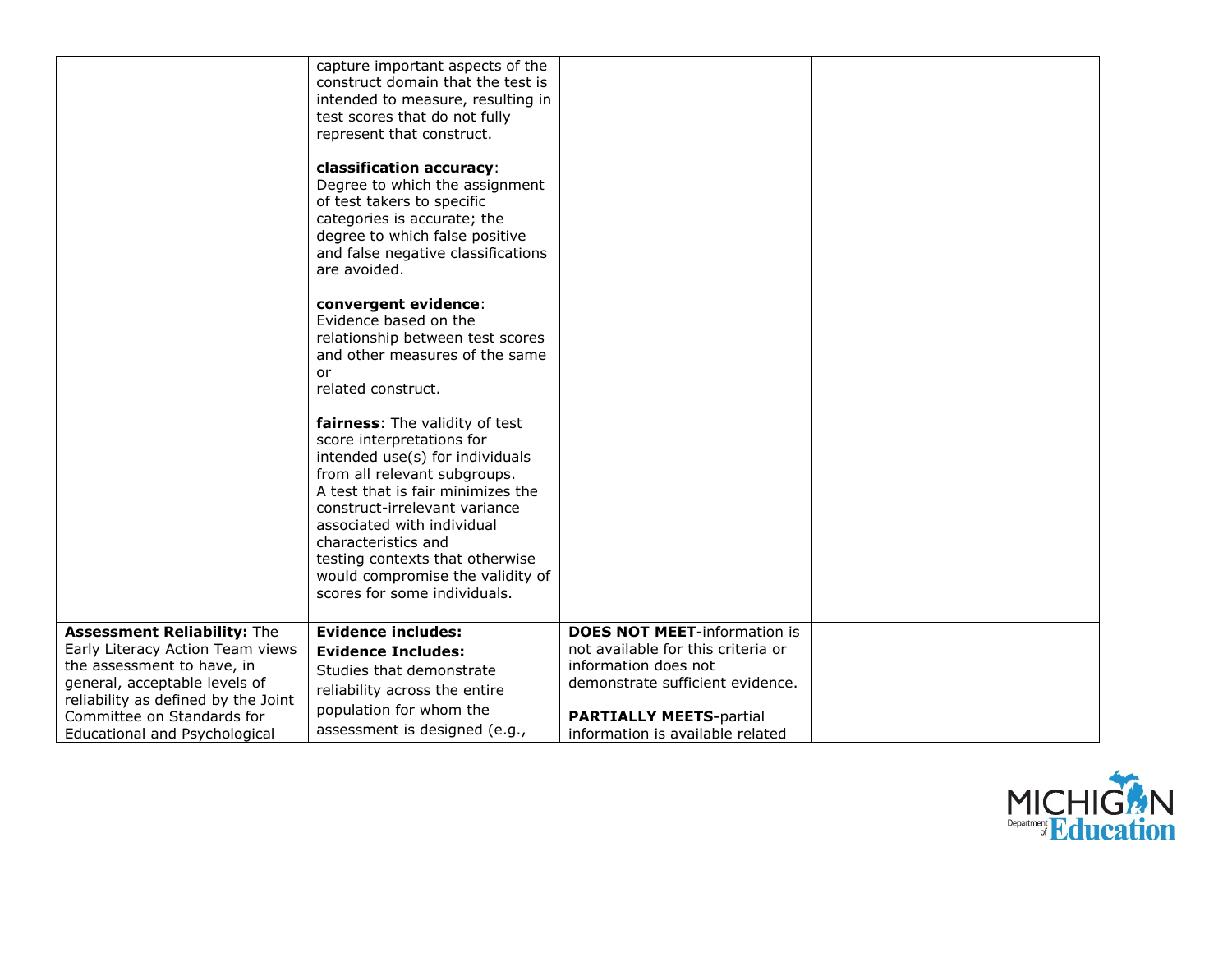| <b>Testing (2014)</b>                                                                                                                   | grade levels, nationally<br>representative sample)<br>For all of the below, priority is<br>given to studies published in<br>peer-reviewed research journals.<br>reliability/precision: The<br>degree to which test scores for a<br>group of test takers are<br>consistent over repeated<br>applications of a measurement<br>procedure and hence are<br>inferred to be dependable and<br>consistent for an individual test<br>taker; the degree to which<br>scores are free of random errors<br>of measurement for a given<br>group. | to the criterion and/or data<br>demonstrates weak evidence.<br><b>MEETS OR EXCEEDS - most</b><br>information for the criterion is<br>available and information and<br>data suggest acceptable or<br>strong evidence.                        |  |
|-----------------------------------------------------------------------------------------------------------------------------------------|-------------------------------------------------------------------------------------------------------------------------------------------------------------------------------------------------------------------------------------------------------------------------------------------------------------------------------------------------------------------------------------------------------------------------------------------------------------------------------------------------------------------------------------|---------------------------------------------------------------------------------------------------------------------------------------------------------------------------------------------------------------------------------------------|--|
|                                                                                                                                         | internal consistency<br>coefficient: An index of the<br>reliability of test scores derived<br>from the statistical inter-<br>relationships among item<br>responses or scores on separate<br>parts of a test                                                                                                                                                                                                                                                                                                                         |                                                                                                                                                                                                                                             |  |
| <b>Constructs:</b> The Early Literacy<br>Assessment Action Team views<br>the assessment to address key<br>areas of literacy development | Evidence includes: Assessment<br>may include at least one of the<br>following areas of literacy<br>development or other important<br>contributors to literacy<br>development:<br>Phonics, Phonemic Awareness,                                                                                                                                                                                                                                                                                                                       | <b>DOES NOT MEET-information is</b><br>not available for this criteria or<br>information does not<br>demonstrate sufficient evidence.<br><b>PARTIALLY MEETS-partial</b><br>information is available related<br>to the criterion and/or data |  |